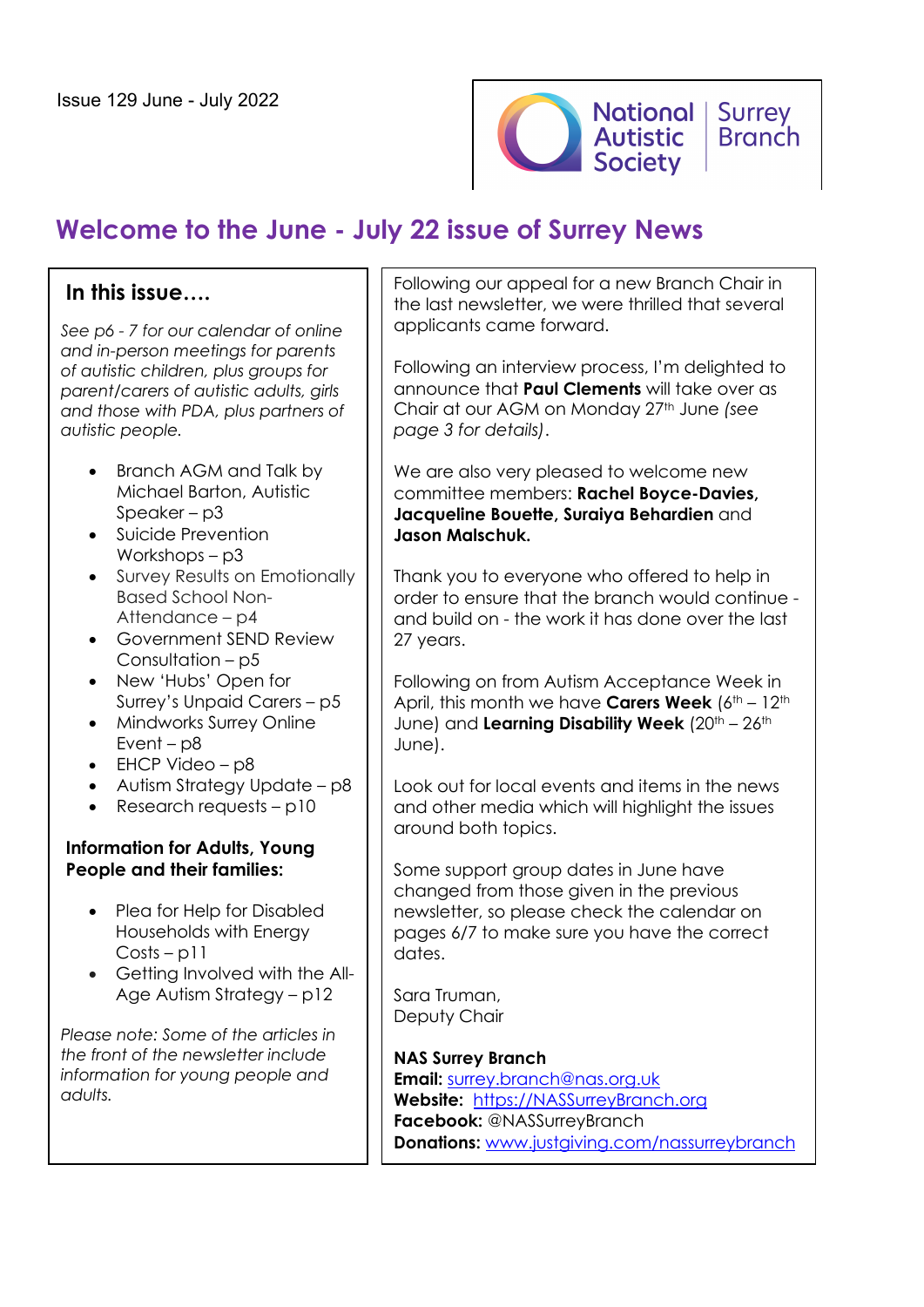### **NAS Surrey Branch Contacts**

**General Information**

Branch Mobile: 07423 435413 surrey.branch@nas.org.uk

**Chair:** Paul Clements

**Treasurer:**  Haywood Drake Treasurer.NASSurreyBranch@nas.org.uk

**Branch Membership:**

Nancy Rowell membership@mugsy.org

### **Deputy Chair (Adults) /**

**Spouses and Partners Group** Sara Truman strumansurrey@gmail.com

**Events & Talks:**

Emma Ellis events@nassurreybranch.org

**Website & Newsletter:**

Emma Whitfield emmawhitfieldnassurrey@gmail.com

**Parents of Girls' Group**

Sally Roberts sallyaroberts@hotmail.co.uk

**Parents of Adults' Group**

Hilary Dyce hilarydyce@yahoo.co.uk

### **Parents of Children with PDA Group**

Sara Truman strumansurrey@gmail.com

### **Other Activities:**

Jill Goulding Jo Dilworth Lisa Mangum Rachel Pearson Rachel Boyce-Davies Jacqueline Bouette Suraiya Behardien Jason Malschuk

### **POSTAL ADDRESS**

NAS Surrey Branch c/o Walton Charities, 2 Quintet, Churchfield Road, Walton on Thames KT12 2TZ *NB: No NAS staff / volunteers work here.* 

# **Other Useful Contacts**

*Unless clearly stated, organisations are not endorsed by NAS Surrey Branch or the NAS.*

**NAS website:** https://www.autism.org.uk/ **NAS membership**: https://bit.ly/3l84tBW

**Education Support**

**NAS Education Rights**: https://bit.ly/3BTfux6 **SEND Advice Surrey:** 01737 737300 www.sendadvicesurrey.org.uk **SOS!SEN** charity to support EHCPs etc, Tel: 020 8538 3731, Web: www.sossen.org.uk

### **Family Support & Representation**

**Mindworks** www.mindworks-surrey.org **Portage –** support for children with SEND under 3.5 years https://bit.ly/3zLW635 **Family Voice Surrey** parent representation www.familyvoicesurrey.org **Action for Carers** tel: 0303 040 1234 https://www.actionforcarers.org.uk/

### **Parent Programmes**

**NAS Stepping Up For Autism course** Email: Surrey.FamilySupport@nas.org.uk **Pat-P** (under 5s) & **Cygnet** (aged 5-16) https://family.sendteachingschool.co.uk

**Activities for children and young people**

**NAS Resource Centre, Godalming**: 01483 521743 SEResourceCentres@nas.org.uk **interAKtive**, Epsom-based charity for children with ASCs and other difficulties 07876 762178 www.interaktive.org.uk

**Adult Services Surrey Adult Social Svcs:** 0300 200 1005 **NAS Surrey Service** Tel: 01483 861600, email: surrey.service@nas.org.uk

**Employment Support**

**Employability** for people with disabilities including ASCs Tel: 01483 806806 https://bit.ly/3f8WXTu

**AS Mentoring** specialist mentoring and employment support for autistic people https://asmentoring.co.uk/

#### **Benefits advice**

**For children:** https://bit.ly/3xblygN **For adults:** https://bit.ly/3ydoXNq **Cerebra Downloadable DLA guide**: https://bit.ly/3lpEoyh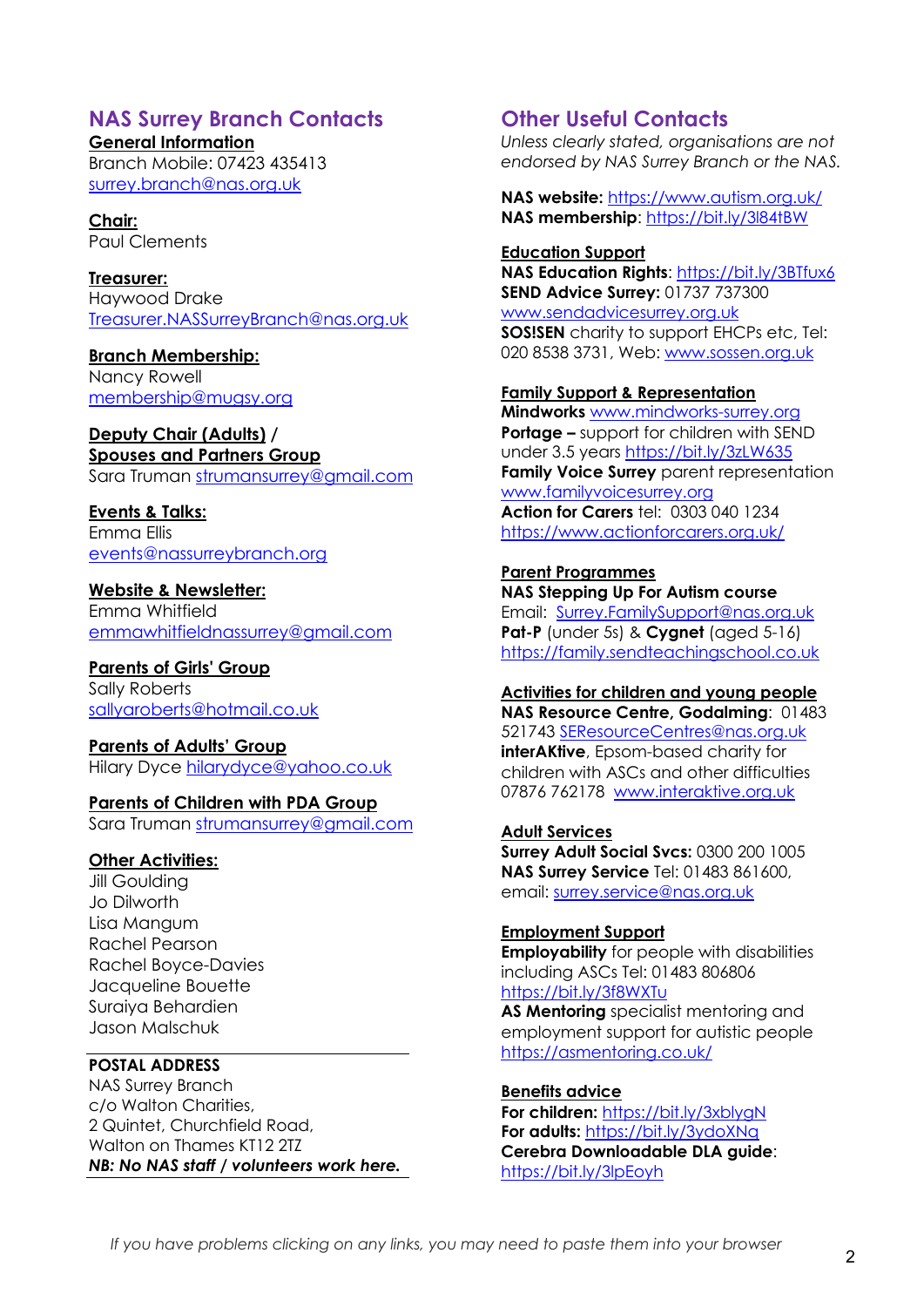# **Branch AGM and Talk by Michael Barton, Autistic Speaker**

The NAS Surrey Branch AGM will be held over Zoom on **Monday 27th June**, at 8.00 pm. The AGM business will be short, but most importantly will include the formal appointment of the new Branch Chair, Paul Clements, and re-appointment of our Treasurer, Haywood Drake.

After the AGM business has been completed, our guest speaker will be Michael Barton, who is autistic. Michael is the author of *It's Raining Cats and Dogs* and *A Different Kettle of Fish*. His books are designed to help autistic people understand the confusing world of idioms, metaphors and everyday expressions, and to help neurotypical people understand the difficulties that autistic people can have interpreting language.

His latest book, *What Has Autism Ever Done For Us*?, is about how the autistic way of thinking revolutionised the world. He will talk about this, and pass on tips on how to manage some common difficulties that autistic people may have to deal with.

The whole meeting will run from 8.00 to 9.30 pm on  $27<sup>th</sup>$  June. It is free to attend but places must be booked in advance. To book go to https://www.eventbrite.co.uk/e/nas-surrey-branch-agm-michael-bartonregistration-345117855797

For questions about the event, please email events@nassurreybranch.org

### **Suicide Prevention Workshops**

Surrey County Council is working with Grassroots Suicide Prevention to provide free one-day courses for Surrey residents, delivered over Zoom.

There is one on understanding suicide interventions (known as "suicide first aid") relating to people of any age, and one specifically about suicide interventions for young people. The courses are for professionals and for family members of people who may feel suicidal.

For dates go to https://prevent-suicide.org.uk/training-courses/sfa-suicide-first-aid/ and look for the courses which specify Surrey in the title. Please note, these are generic courses, not aimed at families of autistic people. If

you are unsure whether the course would be relevant for you, or have questions, please email training@prevent-suicide.org.uk

# **NAS Christmas card**

Every year the NAS at a national level holds a competition for autistic children and adults to design Christmas cards to be sold in aid of the charity. The judges choose a shortlist of 3 designs by children and 3 by adults, and the final decision in each category is made by a public vote on Facebook.

This year we are delighted that the winning design by an adult was by **Poppy Boyce-Davies from Surrey**, whose mother is a branch member. Many congratulations to Poppy on her fantastic achievement.

Look out for Poppy's design when the NAS Christmas cards go on sale in early autumn.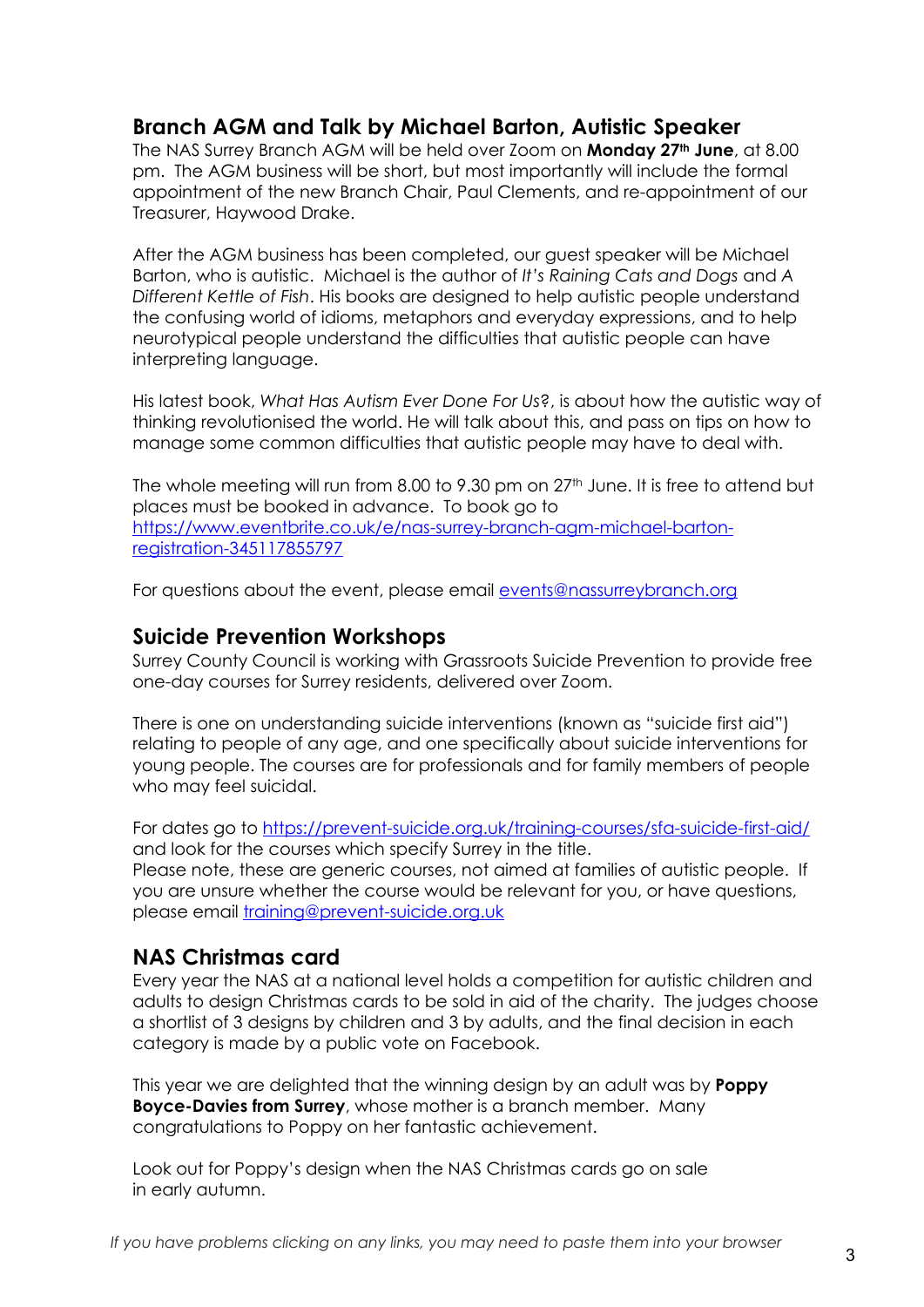# **Survey Results on Emotionally Based School Non-Attendance**

Family Voice Surrey has worked with Surrey Youth Focus to analyse data from the survey on school non-attendance earlier this year. The report was compiled from 366 responses gathered between December 21 and February 22. Key findings included:

- Similar proportions of girls and boys were experiencing EBSNA
- 72% had a diagnosis, with a further 16% having an undiagnosed or suspected additional need or disability
- 56% were in secondary education, 29% in junior school and 4% in infant school. A further 11% were in post 16 education
- 75% were on roll in mainstream; 19% in a specialist setting and 6% were off-rolled because of their anxiety.
- 55% had an EHCP or were at assessment stage. 42% did not have an EHCP.

The report summarised parents' views including:

- Guilt of feeling that they are forcing their child to attend school
- "Battle" and "fight" to access support
- Not feeling heard or understood. Feeling lonely and isolated
- Not knowing what support is available or where to find it
- Managing difficult behaviour at home not replicated in school due to masking
- Experiencing/exacerbating stress and mental health issues as a result of EBSNA
- Managing siblings' mirroring behaviour and worries about being late for school
- Financial impact from giving up work/reducing hours and / or paying for home education at home, counselling/therapy & assessments

Family Voice Surrey has set out key recommendations and there will be a second stage of the survey which is gathering more in-depth stories from families on the themes that emerged from the survey. They will share more information on this work soon.

If you have any questions, comments or feedback about the survey data analysis please do not hesitate to get in touch with Leanne leanne.h@familyvoicesurrey.org You can download the full report here: https://bit.ly/3lL2BOt and there is an overview here: https://bit.ly/3a9lDvu

# **Autism Show in London in June**

The Autism Show https://london.autismshow.co.uk/, in association with the NAS, runs from Friday  $17<sup>th</sup>$  June 9.30 am – 4.30 pm and Saturday  $18<sup>th</sup>$  June  $10.00$  am – 4.00 pm at ExCel in London. Talks from autistic adults are on subjects including:

- Insights from an autistic teacher
- My positive approach to living with Asperger's
- Why masking can make autistic people vulnerable
- How to survive as an autistic teenager
- An autism friendly guide to periods
- An introduction to sensory differences
- The benefits of late diagnosis: self-awareness and self-acceptance

Tickets are bookable through Eventbrite: Parent/Family Carer tickets are £18.00 + £1.99 booking fee. Concession tickets are £16.00 + £1.84 booking fee. https://www.eventbrite.co.uk/e/the-autism-show-london-tickets-292529241837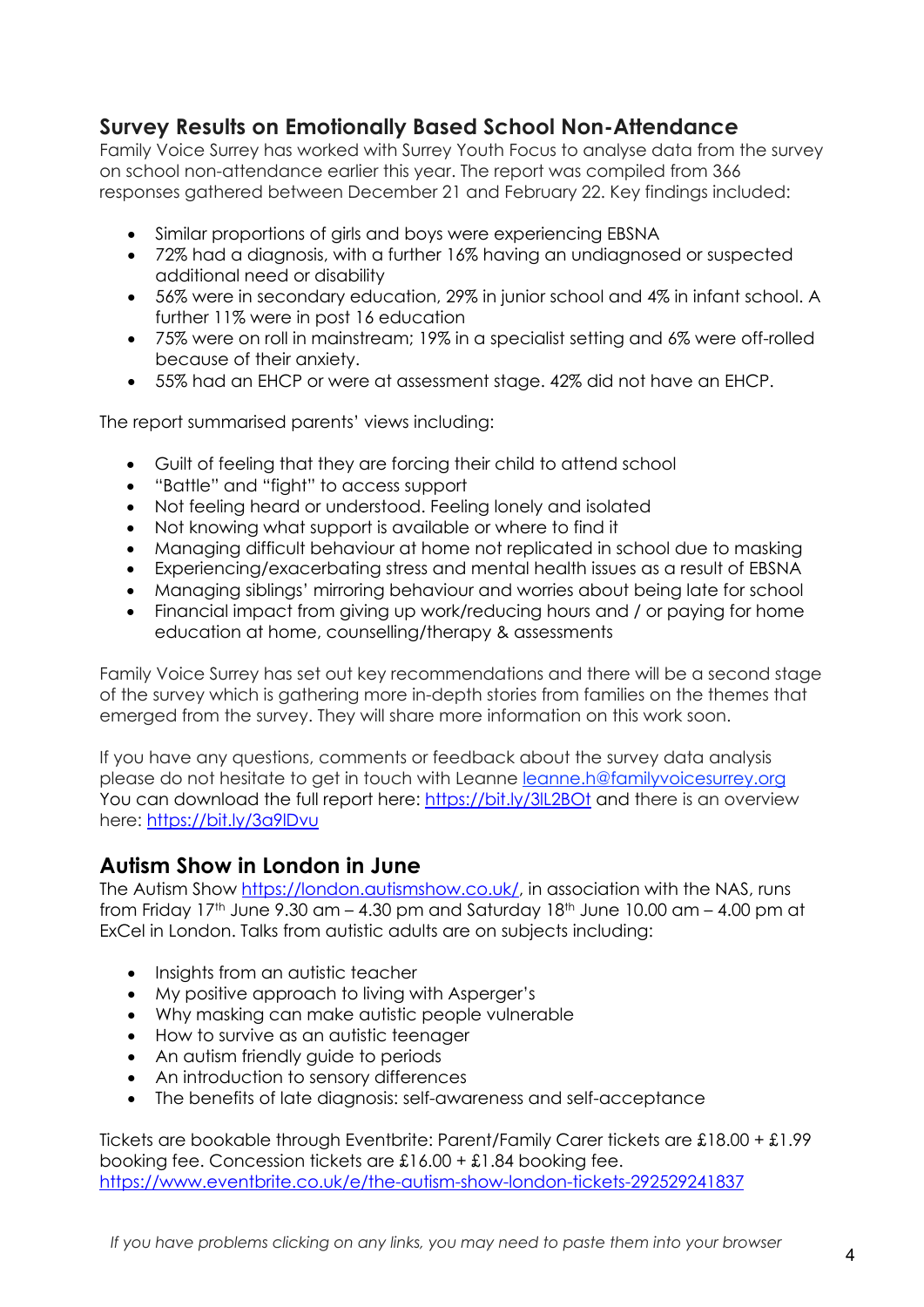# **New 'Hubs' Open for Surrey's Unpaid Carers**

Action for Carers are opening new Hubs across Surrey where all family/friend unpaid carers can drop in for advice and support.

At the Hubs, you can meet with Action for Carers' staff and volunteers to get information and advice on your caring role and the support available, and also enjoy a cuppa and a chat. Carer Practice Advisors who work for Surrey County Council or the local NHS will be on hand at many of the Hubs.

There are also organised events and meetings and you can see dates and locations here: https://www.actionforcarers.org.uk/wpcontent/uploads/2022/05/ACS-Hubs-A5-Flyer-3.pdf

**Weekly Hubs – one day a week Camberley Guildford Horley** Knaphill Leatherhead

**Satellite Hubs - twice a month** Addlestone Caterham **Cranleigh** Epsom Farnham Haslemere Hersham **Shepperton** 

Some hubs are opening during June. For addresses and start dates please go to: https://www.actionforcarers.org.uk/how-we-help/carer-drop-ins-for-support/

### **Manor Mead School Expansion**

It has now been confirmed by the cabinet of Surrey County Council that Manor Mead School will expand by 60 places, from 83 places to 143 places with a new satellite site in Virginia Water.

The school will change designation from Severe Learning Difficulties (SLD) to a dual designation of Severe Learning Difficulties (SLD) and Autistic Spectrum Disorder.

# **Government SEND Review Proposals and Consultation**

The Government SEND Review Green Paper for England was published in March: https://bit.ly/3G7cKi1 Key proposals include:

- Improving and standardising the EHC Plan processes
- More inclusive teacher training, qualifications and development opportunities
- Improving accountability within the SEND system
- Clear national standards and the introduction of mandatory mediation
- Improving standards for transitions

There is now consultation on the Green Paper and you can submit your views by completing the survey on the Government website **by 22nd July 2022**. https://consult.education.gov.uk/send-review-division/send-review-2022/

You can read more about the Review on the NAS website here: https://www.autism.org.uk/what-we-do/news/send-review-first-impressions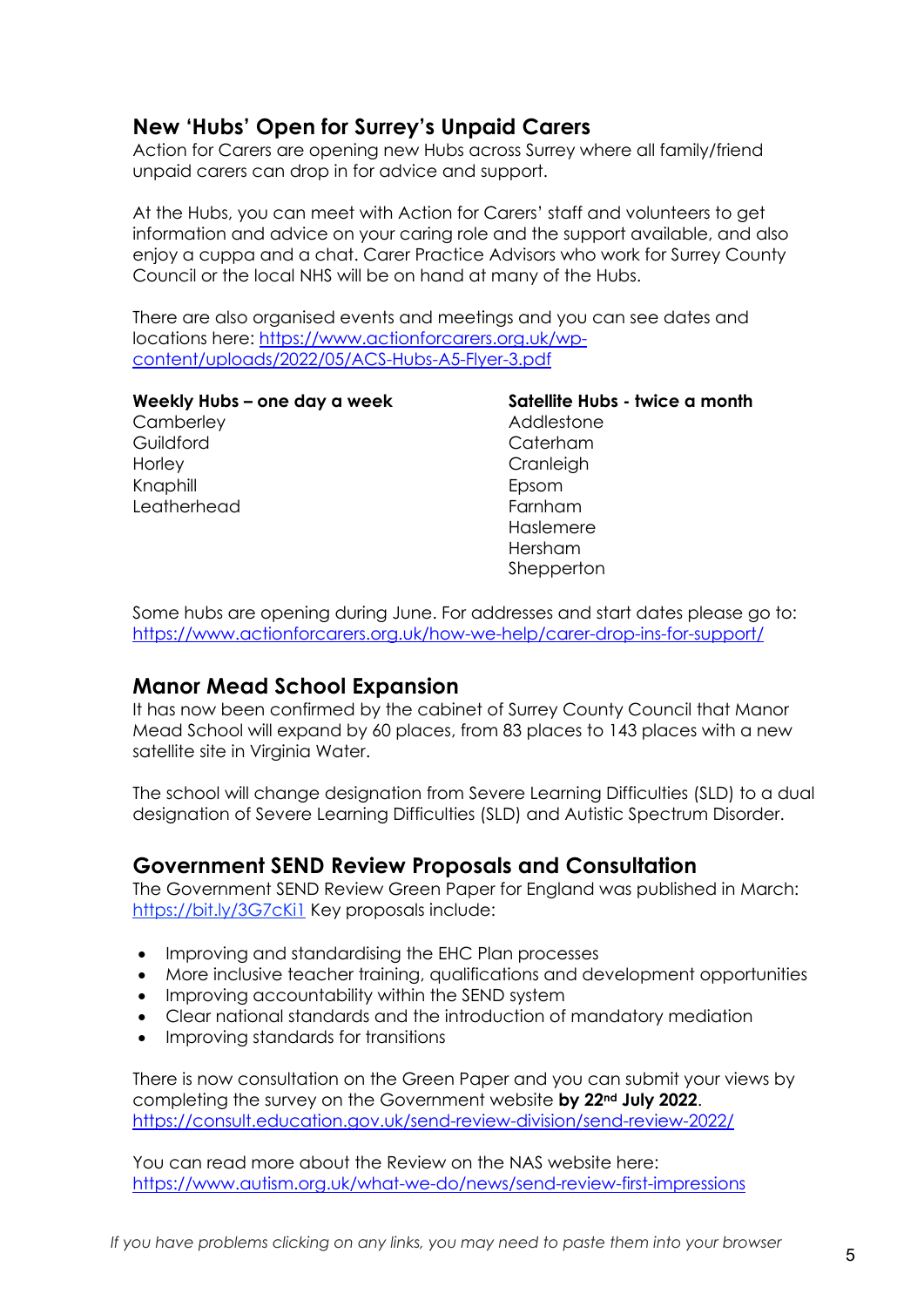### **NAS SURREY BRANCH CALENDAR June - July 2022**

*Please note: all dates are provisional and could change due to unexpected events.*

*Please contact the host if you are planning to attend a meeting so that they know numbers and to confirm that the meeting is going ahead.* 

**ZOOM SUPPORT GROUP FOR PARENTS/CARERS OF AUTISTIC CHILDREN IN SURREY** *Meets monthly. Your child does not need a diagnosis for you to attend.* For Zoom links for these meetings, email support@nassurreybranch.org

Mon 13th June 8.00 pm *NB Date changed from previous newsletter* Weds 13<sup>th</sup> July 10.00 am

### **LOCAL IN-PERSON SUPPORT GROUPS**

*In-person support groups run by parent-volunteers for parents/carers of autistic children in Surrey. Your child does not need a diagnosis for you to attend.*

\_\_\_\_\_\_\_\_\_\_\_\_\_\_\_\_\_\_\_\_\_\_\_\_\_\_\_\_

**Ashtead – The Leg of Mutton and Cauliflower, 48, The Street, Ashtead KT21 1AZ** 

Contact: Tarah Basu tarahbasu@googlemail.com Weds 15th June 10.00 am - 12.00 noon Weds 13th July 10.00 am - 12.00 noon

### **Frensham - Squires Garden Centre, The Reeds Road, Frensham GU10 3BP**

Contact: Christine Malik christinemalik@btinternet.com Monday 20th June 9.15 – 11.00 am *NB Date changed from previous newsletter* Monday  $11^{th}$  July  $9.15 - 11.00$  am

#### **Guildford**

Contact: Sara Truman strumansurrey@gmail.com Fri 24th June 10.00am – 12.00noon *NB Date changed from previous newsletter Caffe Nero, 66 North St, Guildford GU1 4AH*  Mon 11<sup>th</sup> July 7.30 – 9.30 pm **The White House, 8 High Street, Guildford GU2 4AJ** 

#### **Hinchley Wood – via Zoom**

Contact: Emily Gorvy email: emily.gorvy@hotmail.co.uk Friday 17th June 9.30 – 10.30 am

**Woking – Edwins Garden Centre, Egley Road, Mayford, Woking GU22 0NH**  Contact: Sarah Norris sarahnorris2003@gmail.com

Wednesday 8th June 10.00 – 11.30 am Wednesday  $6<sup>th</sup>$  July 10.00 – 11.30 am

#### **SPECIAL INTEREST GROUPS**

#### **Parents of Adults Group**

*Face-to-face meetings in West and East Surrey alternate with Zoom meetings. Contact hosts for venues/links.*

Fri 10th June 2.30 pm **Zoom** Contact Hilary Dyce hilarydyce@yahoo.co.uk Mon 20th June 7.30 pm **Zoom** Contact Sara Truman strumansurrey@gmail.com Weds 6<sup>th</sup> July 7.30 pm TBC **Woking** Contact Hilary Dyce hilarydyce@yahoo.co.uk

*If you have problems clicking on any links, you may need to paste them into your browser* <sup>6</sup>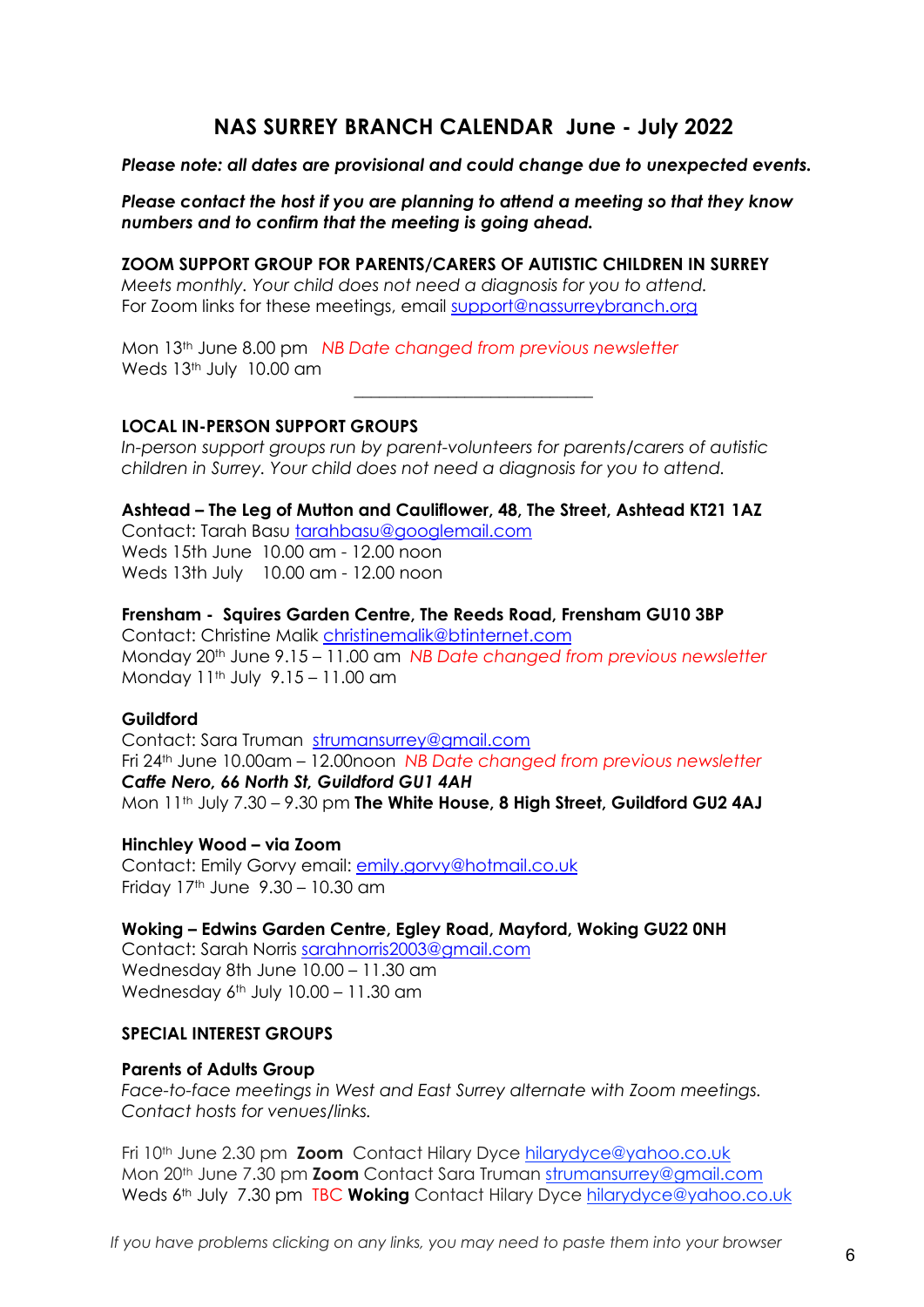### **Parents of Girls Group – Woking and Guildford**

Contact Sally Roberts sallyaroberts@hotmail.co.uk *A group for parents of girls. Meets about once a month during term-time.* 

**Woking:** Twelve Thirty Café, Christ Church, Jubilee Square, Woking GU21 6YG **Guildford:** Costa Coffee, Spectrum Leisure Centre, Parkway, Guildford GU1 1UP Monday 13th June 10.00 am – 12.00 noon Guildford Friday  $8<sup>th</sup>$  July 10.00 am  $-$  12.00 noon Woking

#### **Spouses and Partners Group, Guildford**

Contact Sara Truman strumansurrey@gmail.com *Evening meetings in Guildford for the partners of autistic people (no diagnosis necessary).* 

Wednesday 29th June 8.00 – 9.30 pm To be confirmed.

**Parents of children and young people with Pathological Demand Avoidance** This group meets over Zoom. To receive the Zoom link contact Sara Truman strumansurrey@gmail.com Thursday 30th June 8.00 pm

**Give As You Shop**

You can support NAS Surrey Branch by going to easyfundraising.org to raise FREE donations with your everyday shopping. It's quick and easy to sign up! They are currently running an offer where, once you've raised your first £5, easyfundraising will double it! You can sign up here: https://bit.ly/3sUflGF

\_\_\_\_\_\_\_\_\_\_\_\_\_\_\_\_\_\_\_\_\_\_\_\_\_\_\_\_

### **Learning Disability Week 20th – 26th June**

Mencap is once again running a week-long campaign to show how people with a learning disability are reconnecting with friends and their communities and talk about the issues many people still face after the end of COVID restrictions, such as still having to isolate or dealing with poor mental health and anxiety.

As part of the campaign, they are asking people with LDs to share something about their lives, such as what they love, what they want to change, what they're proud of and what they are worried about. Find out how you can get involved here: https://www.mencap.org.uk/LDWeek

### **Carers Week 6th – 12th June 2022**

Carers Week is an annual campaign to raise awareness of caring, highlight the challenges unpaid carers face and recognise the contribution they make.

It also helps people who don't think of themselves as having caring responsibilities to identify as carers and access much-needed support.

During the campaign, individuals and organisations come together to provide support for carers, run activities, highlight the vital role carers play and draw attention to just how important caring is. You can find out more about it here: https://www.carersweek.org/about-carers-week/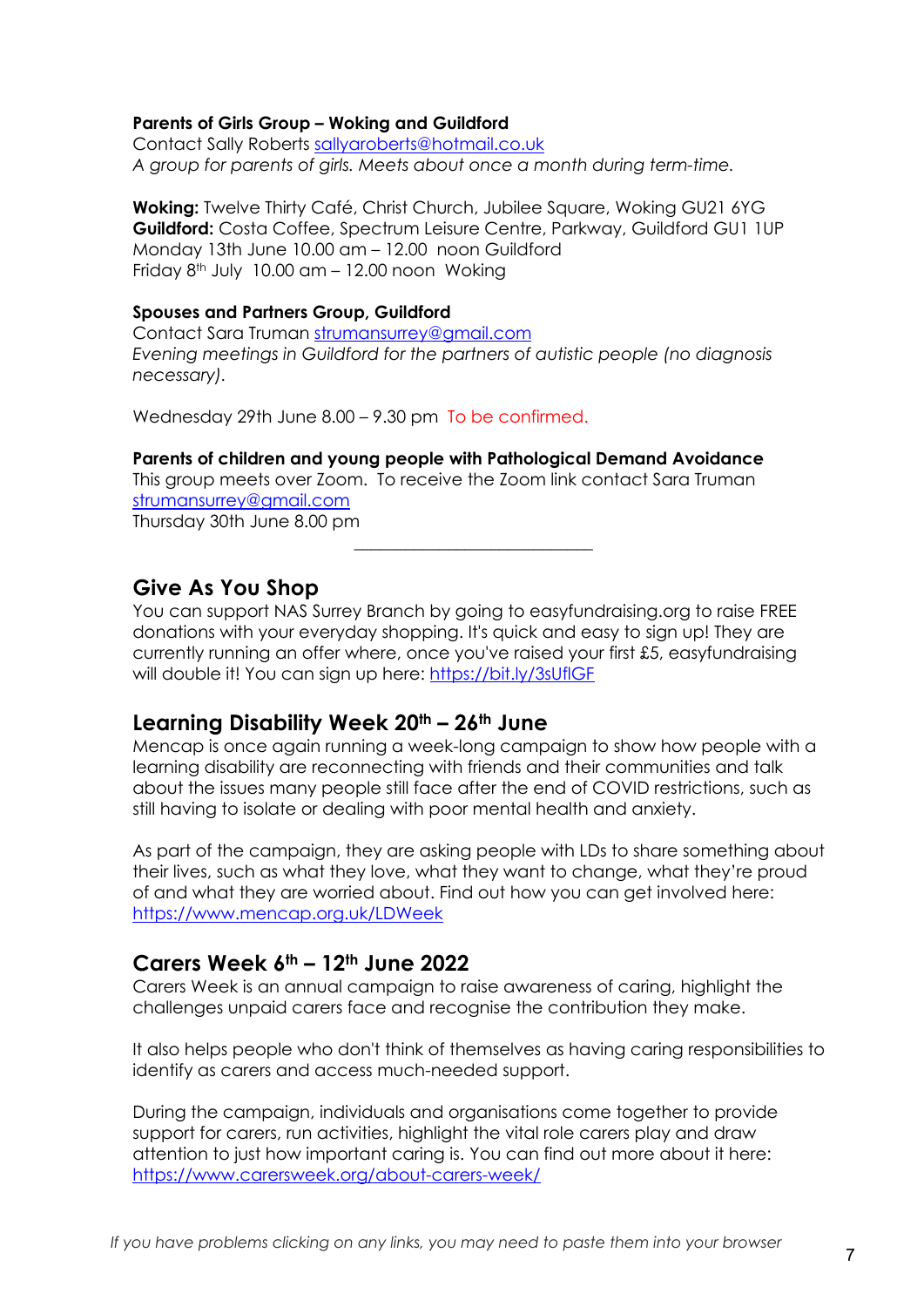# **Mindworks Surrey Online Event**

Mindworks Surrey is holding a short online event from 2.00-3.00pm on Thursday 14 July to give an overview of the services it offers, and how Surrey and Borders NHS Partnership Trust works with its partners.

Mindworks Surrey is the relatively new name for Surrey's emotional wellbeing and mental health service for children and young people. It has been running for approximately one year and replaced Mindsight Surrey CAMHS.

The event will end with a Question-and-Answer session. If you would like to attend, please email engage@sabp.nhs.uk to register and receive the meeting link.

### **Video on EHCP Process**

Family Voice Surrey (FVS) has produced a bitesized video with the SEND and L-SPA team at Surrey County Council on the process of an EHCP (Education and Health Care Plan). It is designed to answer questions that parents asked and you can view the video here: https://www.familyvoicesurrey.org/single-post/ehcp-processes-theprocess

FVS would love your feedback on the video and your own experiences of the EHCP process. If you have any further questions after watching the video, please email Leanne at leanne.h@familyvoicesurrey.org

### **Reminder of Useful Resources**

You can get advice about education rights, tribunals or exclusions via the NAS national specialist helplines https://www.autism.org.uk/what-we-do/help-andsupport.

For a list of local special and mainstream schools with units compiled by parent volunteers, go to the NAS Surrey Branch website: https://nassurreybranch.org/wp-content/uploads/2022/01/NAS-Surrey-Branch-Schools-list-updated-JANUARY-2022.pdf

# **Autism Strategy Update**

The All Age Autism Strategy for Surrey was launched in September with the aims:

- § To achieve an autism-friendly approach across the county in education, health, social care, work, and communities.
- § For services to have a more joined-up, proactive, timely and autism-accessible offer so autistic people have equality of access
- § For community and service settings to be understanding and welcoming for autistic children, young people and adults.

Here's a summary of what has been achieved in the first 6 months:

### **Training**

Surrey County Council's Children, Families and Learning Department has trained 1,100 staff in autism awareness. The Adult Autism Partnership Board has funded a team of autistic people, called *Autism by Experience*, to develop a modular training approach in line with Skills for Care / Skills for Health requirements. *(cont'd)*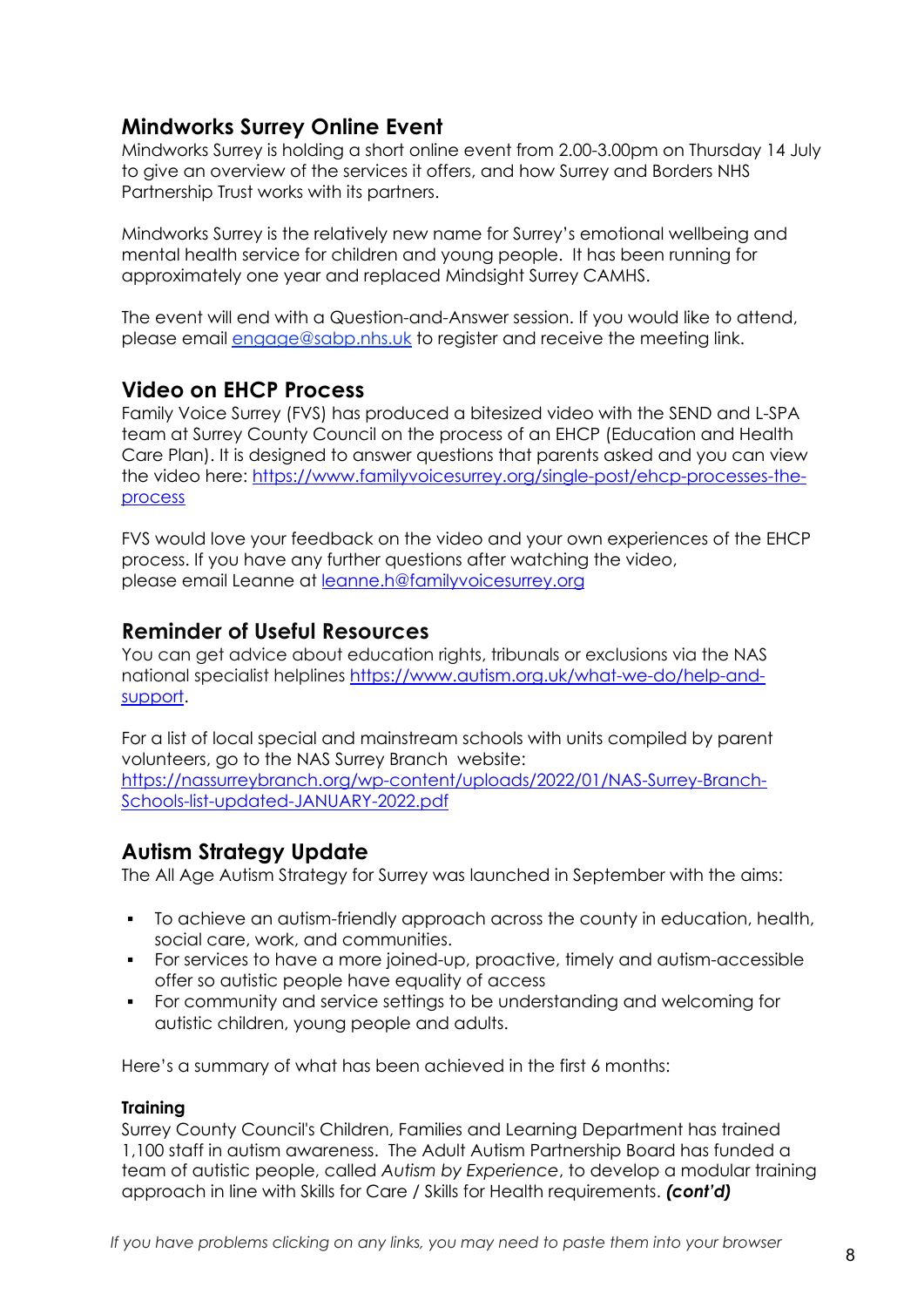### *(Continued from p 8)*

This has been delivered to the Learning Disability and Autism Team, and Transition Team, with plans to deliver to Mental Health, Housing support and other services.

*Autism by Experience* has developed some printed material to help raise awareness and understanding in the wider community.

#### **Autism Friendly Communities**

A pilot Autism Friendly Community project has been running in Redhill. This work has delivered autism training to 65 people working in public facing roles in Redhill, such as GP receptionists, libraries, leisure centre and theatre staff.

More courses are planned. Autistic people have been involved in the design of the process, and the training was developed and delivered by autistic people. *See page 11 for details of how you can be involved with contributing to the plans.*

#### **Inpatient Services**

Funding has been gained to run a pilot of improvements to the sensory environment in mental health hospitals for autistic people.

#### **Health services**

Work is underway to improve access to health services for autistic people. Autism is now specifically included in the work to identify reasonable adjustments people may need, to flag them on medical records, and in the mortality review process.

#### **Mental Health**

Funding has been secured to review recent crisis hospital admissions of autistic people and identify where pathways could be improved.

The Surrey and Borders NHS Trust Neurodevelopmental Team is supporting mental health colleagues to understand the overlaps between autism and mental health.

As part of the Children's Neurodevelopmental Pathway, Mindworks now specifically includes support for autistic children and young people with mental health needs.

#### **Diagnosis**

Improvements are being made to the diagnostic process, including more support pre and post diagnosis.

#### **Partnership Working**

Work is underway to improve communication between services, to identify and plug the gaps that people experience.

Surrey County Council Adult Social Care Mental Health, Learning Disability, Autism and Transition Teams have agreed a process for joint assessment where needed.

#### **Police and Criminal Justice**

Surrey Police is carrying out a review of their autism training. Health and Social Care services are working together to develop housing and the wraparound support needed for autistic people at risk of becoming involved in the criminal justice system.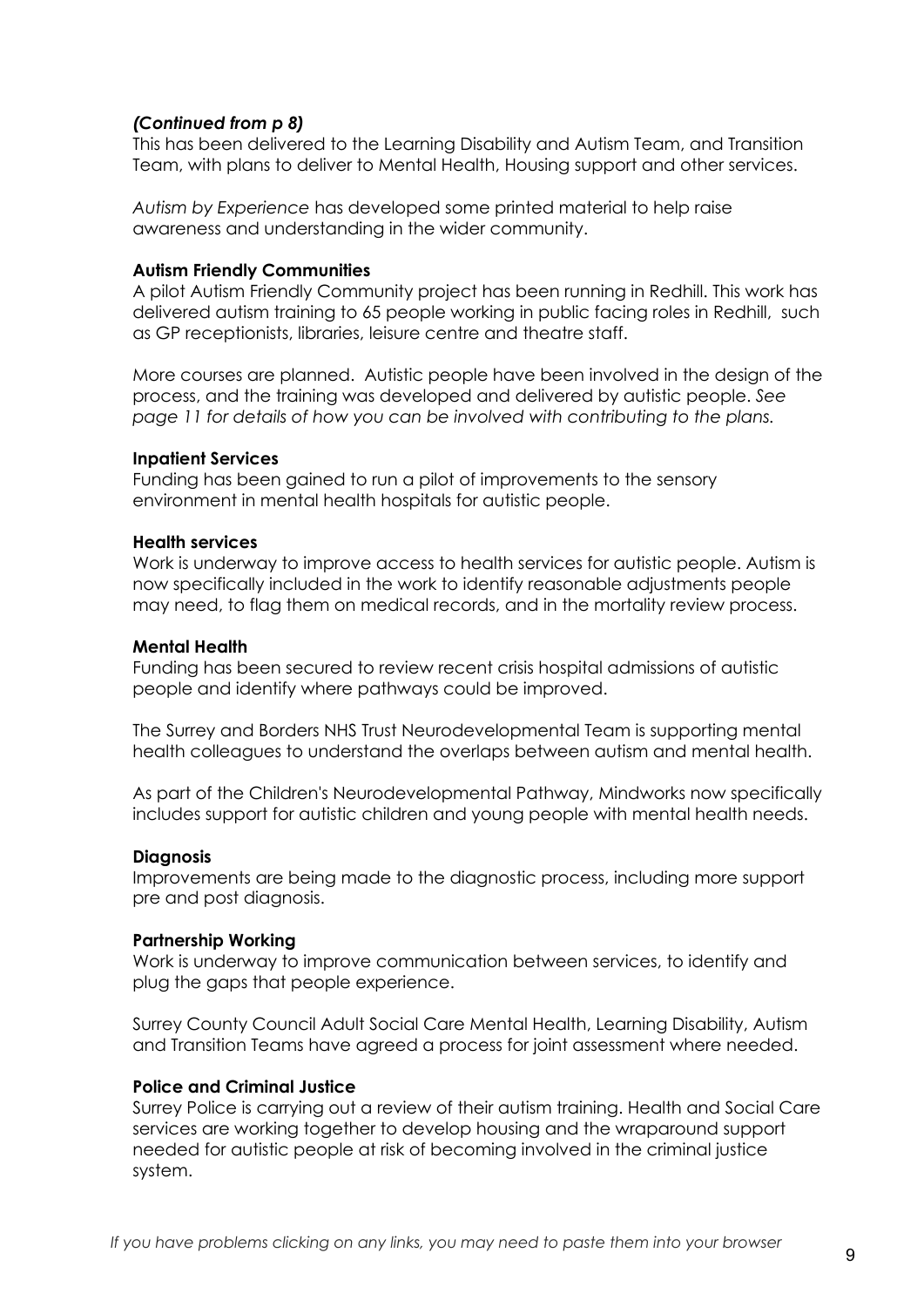# **New Online/Phone Hub for Financial, Health or Welfare Support**

Surrey County Council has set up a new online hub, to help Surrey residents find the financial, health or welfare support they need during these challenging times.

The Hub is at https://www.surreycc.gov.uk/health-and-welfare/support and accessible by phone on 0300 200 1008 (9am to 5pm, Monday to Friday, excluding bank holidays).

There's also a Relay UK number so you can type what you want to say: dial 18001 then 0800 144 8884.

### **Mental Health & Wellbeing Plan Consultation Call For Evidence**

The government is committed to improving mental health and wellbeing outcomes and plans to develop a new cross-government, 10-year plan for mental health and wellbeing for England.

The Department of Health and Social Care wants to ensure the new plan responds to people's priorities so are launching a discussion paper and call for evidence to help develop the new plan. They want to hear views from people including:

- Children and young people, adults, and older adults who have experienced mental ill-health
- People who have cared for someone affected by mental ill-health
- People who work or volunteer in health and social care services
- People who work or volunteer in places where they meet people who are affected by mental ill-health
- Academics and experts who work on mental health

To participate in the call for evidence you can complete the online survey here https://bit.ly/3ajFiJm 7<sup>th</sup> July, or print and return your completed response.

There is an easy read version here: https://bit.ly/38LRqCj

# **RESEARCH REQUESTS**

### **RESEARCH: Young People Receiving An Autism Diagnosis**

Nathan Armes is a trainee clinical psychologist who is doing research into the experience of young people receiving a diagnosis of autism.

He is looking for participants aged between 11 – 17 who have received a diagnosis of autism in the last 5 years, and who would be willing to talk about it in an online interview.

The questions would be about what it was like to go through the autism assessment process and to receive the diagnosis.

If your son or daughter would be interested in helping with this research, please email N.armes@surrey.ac.uk for more information.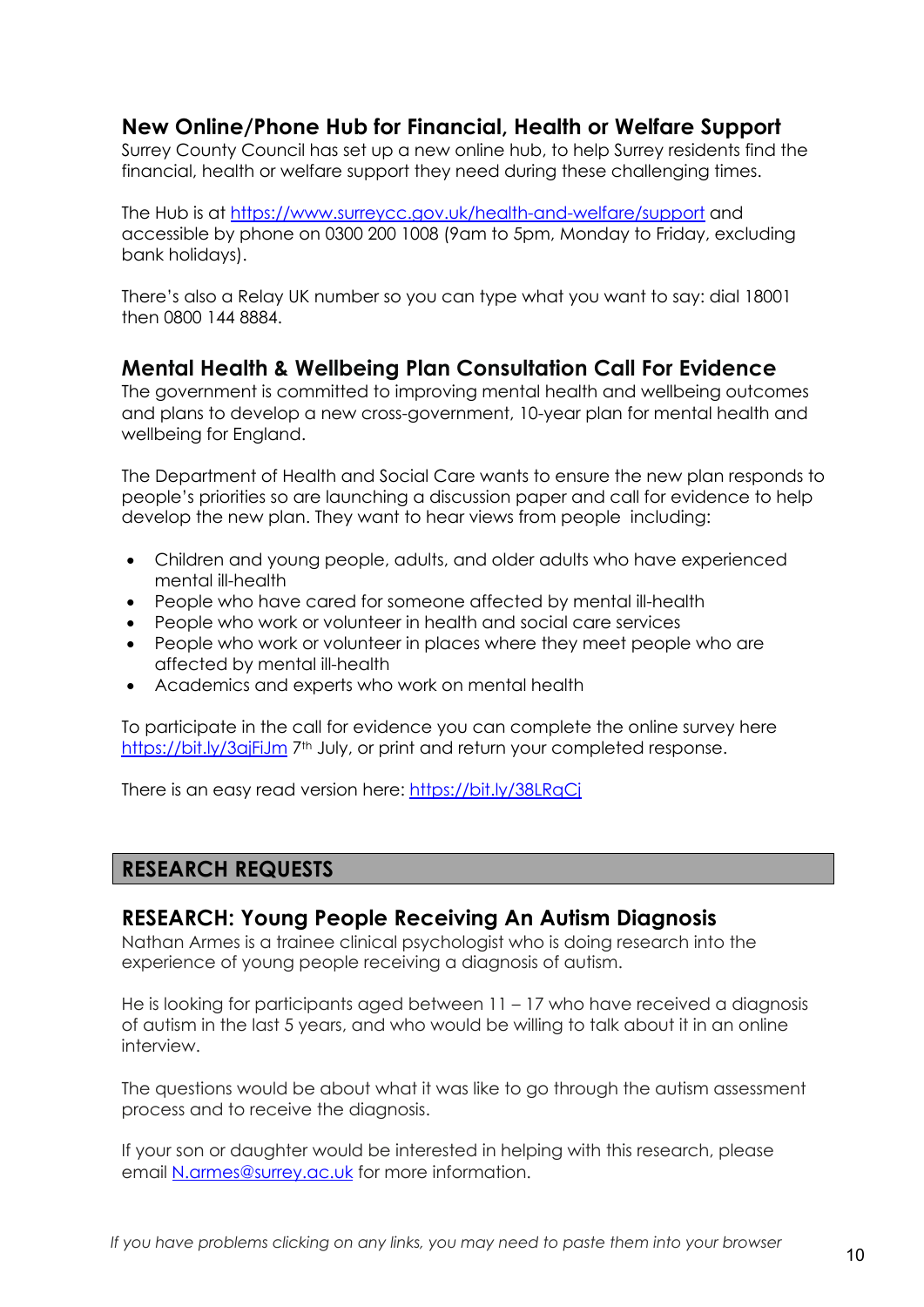# **RESEARCH: Social Processing Differences**

Atalia Welch is part of the Neurodevelopmental Research Lab team at the University of Surrey. They are working with Cerebra on a project looking at how individuals who present with autism traits process social information from the world around them.

Some people who have a genetic syndrome, such as Down syndrome and Prader-Willi syndrome, also have a diagnosis of autism. The researchers are interested in whether autistic individuals without a genetic syndrome process social information in a way that is similar to or different from individuals who also have these genetic syndromes.

They hope the work will lead to improved understanding of the social processing strengths and difficulties of autistic people with and without a genetic syndrome.

The researchers are looking for individuals aged 3-17-years-old to take part. Individuals will be asked to:

- watch videos of social information whilst their eye-movements are tracked
- engage in a semi-structured social interaction with a parent/carer
- solve puzzles, look at pictures, and listen to stories

They will also ask parents/carers to complete an interview and questionnaire.

The whole study takes approximately 2-3 hours to complete. This can be conducted over multiple sessions, online and in-person. Travel expenses will be paid if you choose to visit the University. If you would prefer not to travel, researchers can visit you at home or another place that is convenient for you.

Children and young people are given a small gift and certificate to say thank you for their participation. Parents/carers will receive a £20 Amazon voucher and are offered a personalised feedback report.

Please contact **Atalia Welch** (aw01555@surrey.ac.uk) for more detail. *Project funded by Cerebra and the Faculty of Health & Medical Sciences, University of Surrey and has been approved by the University of Surrey Ethics Committee.*

# **INFORMATION FOR ADULTS, YOUNG PEOPLE AND THEIR FAMILIES**

### **Plea for Help for Disabled Households with Energy Costs**

Contact, the group for families with disabled children, is lobbying the government to stop them asking disabled households to repay their energy bills rebate, as part of its technical consultation on its Energy Bills Support Scheme.

This means that electricity customers receive a £200 reduction off their bills from October 2022 which will be recovered over five years from 2023-2024.

They have written an open letter to the Chancellor and Energy Minister calling on his government to do more to help disabled households with energy costs. If you'd like to support the campaign, you can add your name here: https://bit.ly/3MGzd8d